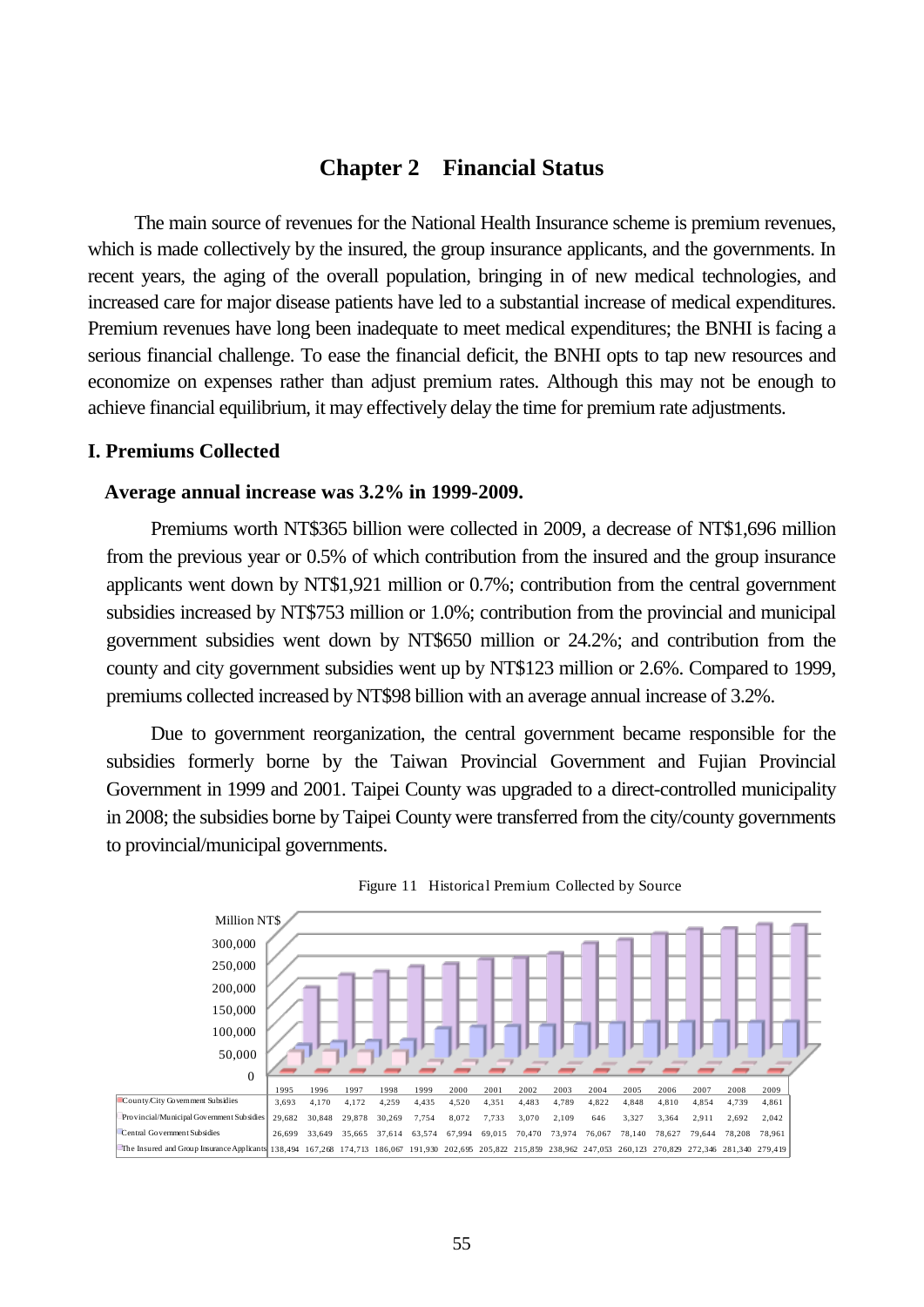The collection rate for premiums collected was 94.4% in 2009; 97.4% for the insured and group insurance applicants and 85.8% for government subsidies. Broken down by various levels of governments, collection rates were 100% for the central government, 9.1% for the Taipei City government, 2.6% for the Kaohsiung City government, 23.7% for the Taipei County government, 100% from the other city/county governments and 100% for the Kinmen and Lienjiang County governments.



# **II. Financial Revenues and Expenditures**

# **The average annual increase of insurance revenues was 5.4% from the implementation of the NHI scheme; the average annual increase of insurance costs was 7.6%; the financial gap had been widening.**

The NHI scheme operates under the principle of balanced revenues and expenditures. In other words, premium revenues need to be able to cover medical expenses. Short-term discrepancies are to be covered by the reserve fund and long-term financial balance is to be achieved by setting reasonable levels of premium rates based on actuarial valuation.

Premium rate was slightly adjusted from 4.25% to 4.55% in 2002; the rate had not been adjusted since then. Although premium revenues had increased a little due to the increase in salaries, the increase of premium revenues was far more than that of medical expenses. The widening financial gap had become a problem that both government and the public must face.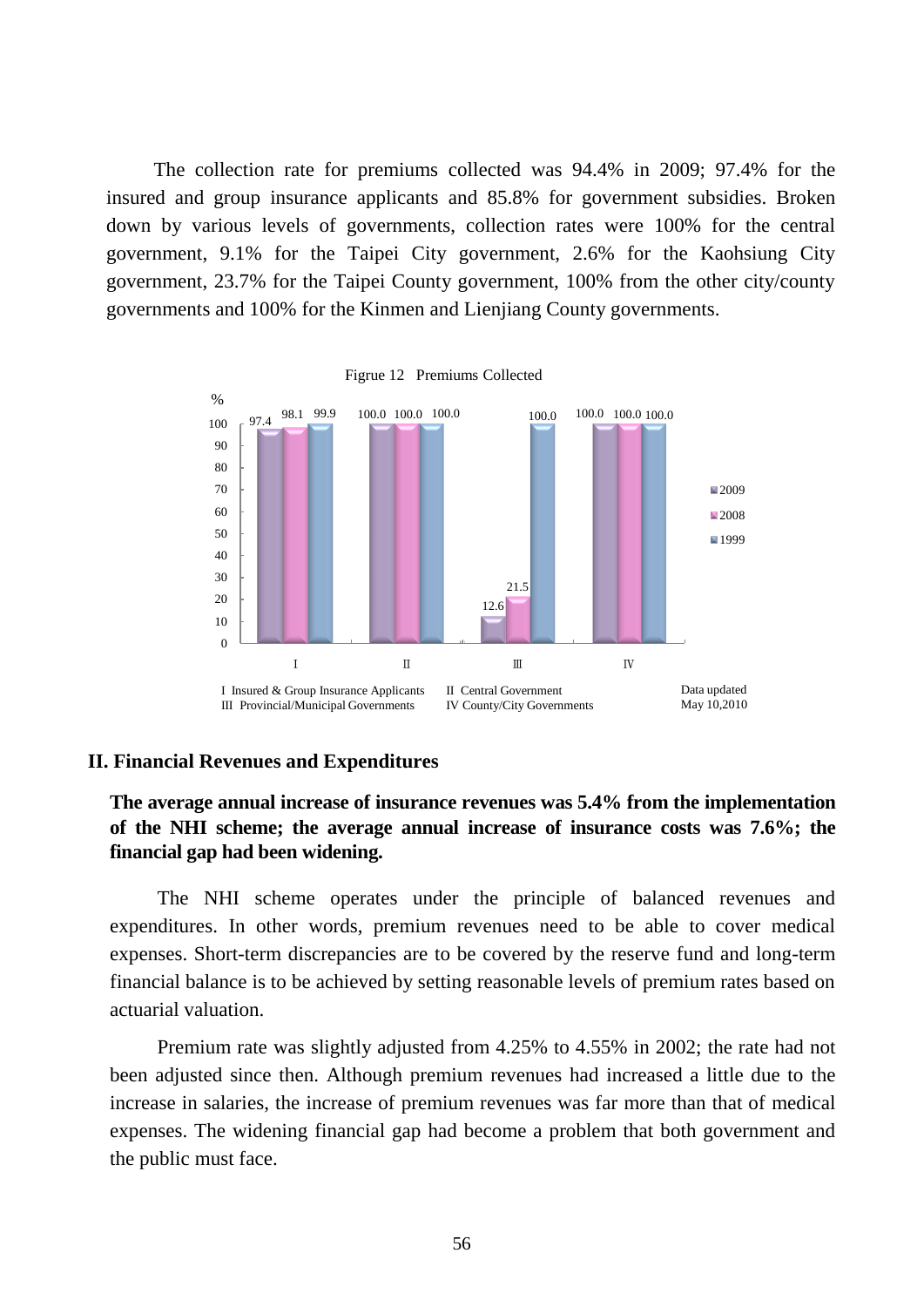

Figure 13 Financial Status of BNHI (Accrual Basis)

On the accrual basis, the insurance revenues in 2009 increased NT\$716 million from the previous year and the average annual increase of insurance revenues was 5.4% from the implementation of the NHI scheme. The insurance cost increased by NT\$19 billion from the previous year and the average annual increase of insurance costs was 7.6% from the implementation of the NHI scheme. The deficit was NT\$32 billion, which was made up using the reserve fund according to regulations; the accumulated deficit was -NT\$58 billion, which should be made up using the reserve fund.

In addition, the year 2009 administrative fee was NT\$6 billion or 1.4% of medical expenditures; which was under the legal limit of 3.5%. Other insurance revenues came from lottery income (NT\$1 billion), contributions from tobacco and alcohol (NT\$19 billion) and others (NT\$705 million).

# **III. Fund Operation**

#### **Average annual decrease was 4.1% in 1999-2009.**

National Health Insurance is funded on a pay-as-you-go basis which does not have the capacity to make any long-term investment plan. At the present, the funds are mostly used to pay current medical benefit payments. The cash that temporarily stays with the Bureau is invested on short-term securities on the principle of achieving a balance between liquidity, risk and profitability.

As of the end of 2009, the working capital for the NHI scheme was NT\$10 billion, a decrease of NT\$5 billion from 1999 with an average annual decrease of 4.1%. The working capital included NT\$5 billion in demand deposit, NT\$4 billion in other short-term investments, NT\$572 million in NHI poverty relief fund loans, and NT\$94 million in trust property.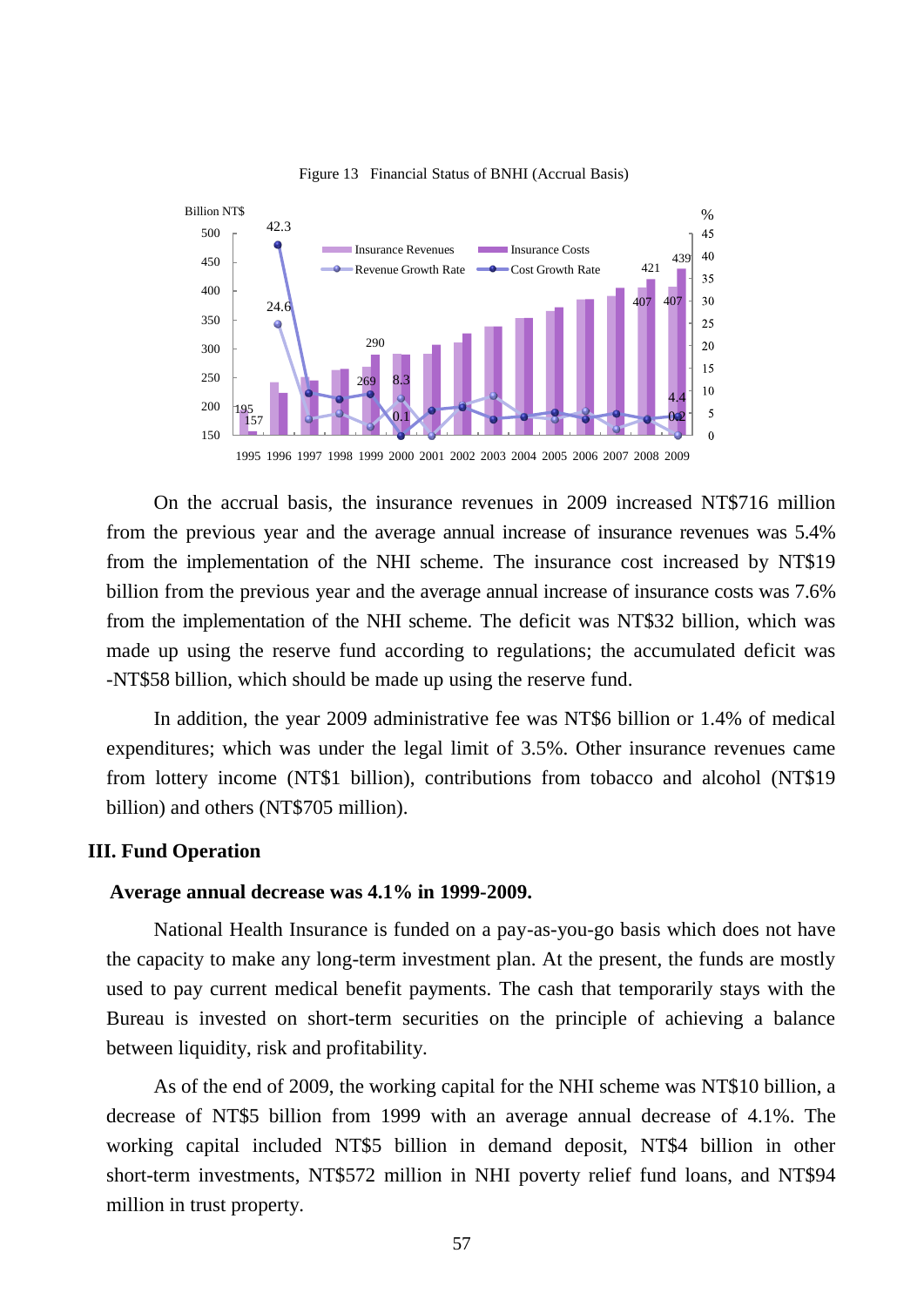

# **IV. Reserve Fund Balance and Operation**

#### **Deficits had been showed in 1999-2009, except 2002, 2003, and 2004.**

In 2009, the revenues for the NHI reserve fund were NT\$20 billion and the expenditures were NT\$21 billion, yielding a deficit of NT\$616 million. The sources of revenues included premium delinquency charges of NT\$558 million and the lottery income and contribution for the tobacco and alcohol of NT\$20 billion. The only item in expenditures was expenses for medical services. As of the end of 2009, the accumulated balance of the NHI reserve fund was NT\$820 million, including demand deposit of NT\$153 million, NHI poverty relief fund loans of NT\$572 million, and trust property of NT\$94 million.

# **V. Charges Due to Late Payments**

# **Average annual decrease of charge receivables due to late payment was 10.6% in 1999-2009.**

The charge for late payments was reduced from 0.5% per day to 0.2% on July 15, 1999 and again to 0.1% on June 18, 2003. Due to the adverse effects of the international financial crisis on the national economy, there had been an increase in beneficiaries qualifying for non-payment of delinquent charges in times of economic adversity. Charge receivables decreased by 11.2% in 2009; the average annual decrease was 10.6% in 1999-2009. The collection rate was 61.1%. Category 1 had the highest collection rate at 71.4%; followed by Category 6 at 49.9%. The collection rates of Categories 2 and 3 were 40.5% and 41.1%, respectively.